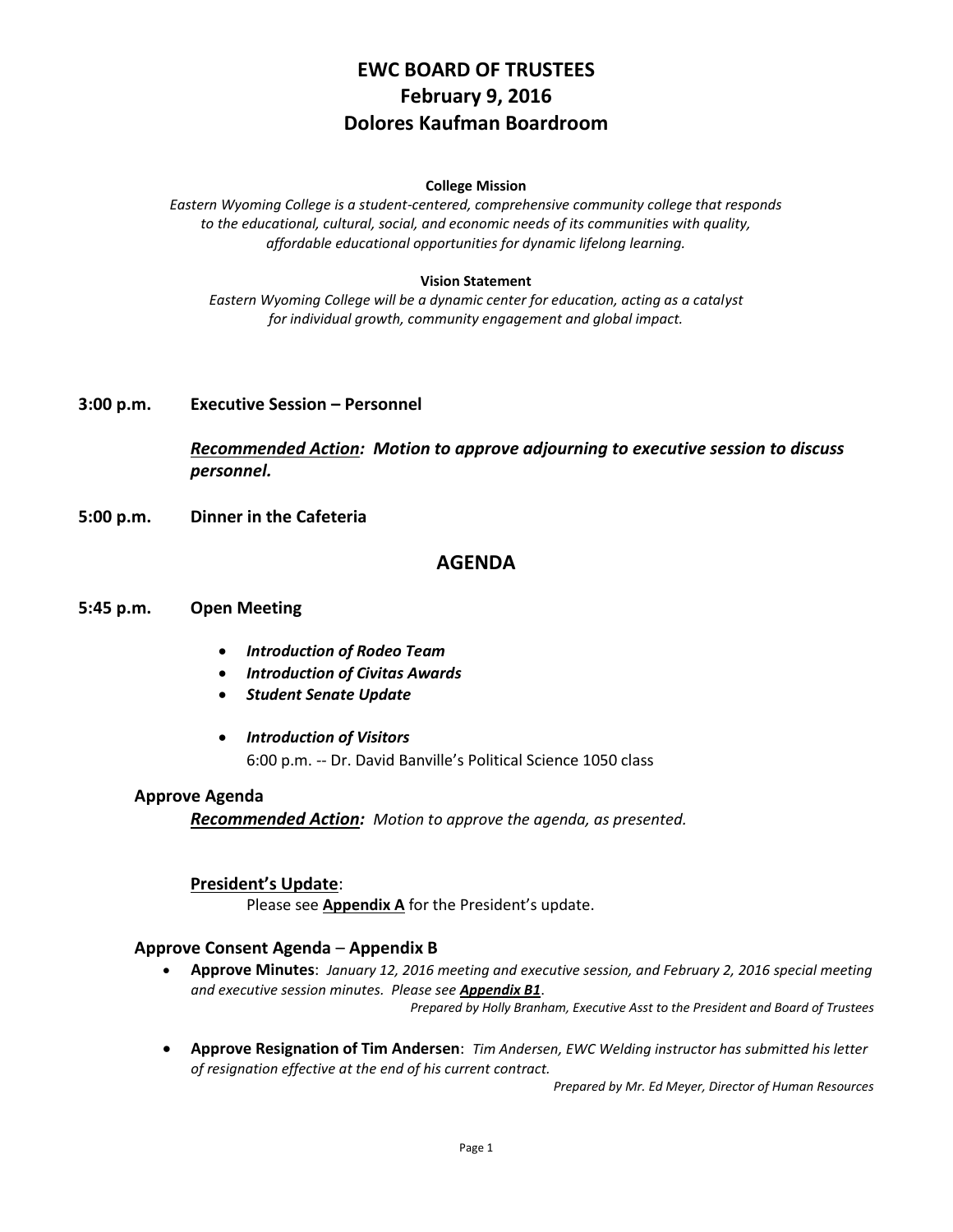**Approve State of Wyoming Surplus Property Resolution**: *The resolution shown in Appendix B5 authorizes the employees listed to acquire equipment and furnishings, as needed, from Wyoming Surplus Property.*

*Prepared by Mr. Ron Laher, Vice President for Administrative Services*

- **Approve Renewal of the Eastern Wyoming BOCES Fiscal Agency Agreement**: *This agreement was revised to reflect last year's Wyoming Statute change that allows BOCES boards to meet quarterly rather than monthly. Additionally, we have eliminated the references to the fiscal year-end expiration date so that the contract does not have to be renewed annually. However, we retained each party's right to terminate the agreement by giving notice. Please see Appendix B6 for a copy of the agreement. Prepared by Mr. Ron Laher, Vice President for Administrative Services*
- **Ratify Valley City State University Articulation Agreement**: *The articulation agreement shown in Appendix B8 is being recommended for Board ratification. It formally establishes the partnership governance, joint program, and course credit transfer requirements between EWC and this North Dakota university with regard to the Elementary Education Program, as developed by faculty from both institutions. Prepared by Mr. Ron Laher, Vice President for Administrative Services*

*Trustees, please feel free to contact Dr. Patterson prior to the board meeting regarding any questions you may have concerning the consent agenda.*

# *Recommended Action: Motion to approve the consent agenda, as presented*

# **Action Items**

#### **Approve Financial Report**

Please see **Appendix C** for the written financial report and the construction projects

update.

*Prepared by Mr. Ron Laher, Vice President for Administrative Services*

#### *Recommended Action: Motion to approve the financial report, as presented.*

#### **Approve Selection of Campus ID Card Systems**

Last fall, the EWC Campus ID Card Systems Review/Evaluation Committee developed a request for proposal (RFP) to replace EWC's Blackboard system that was initially acquired in 2008 for approximately \$75,000 and carries an annual maintenance contract costing almost \$17,000 year. The RFP was issued in November and five card vendors responded with initial cost quotes ranging from ~\$60,000 to ~\$114,000 with projected ongoing annual maintenance costs of  $\sim$ \$10,000 to  $\sim$ \$18,000 annually.

The new system and related equipment will give EWC the continued ability to issue student ID cards that may be used at point-of-sale terminals or card readers in the cafeteria, student center, library, and fitness center. Additionally, the RFP provides for additional wireless readers that may be used at intercollegiate sports and other events to check access privileges. The Committee is recommending approval of the equipment, supplies, hosted software, installation, and training package proposed by Multicard, based on price, proximity to campus, and service record. The projected initial cost is \$60,174 and the ongoing annual maintenance cost is \$11,596. We plan to seek lease financing for the new system as outlined and approved by the Board on April 14, 2015.

*Prepared by Mr. Ron Laher, Vice President for Administrative Services*

*Recommended Action: Motion to approve the Multicard Campus ID Systems package in the amount of \$60,174 and annual maintenance cost of \$11,596, as presented.*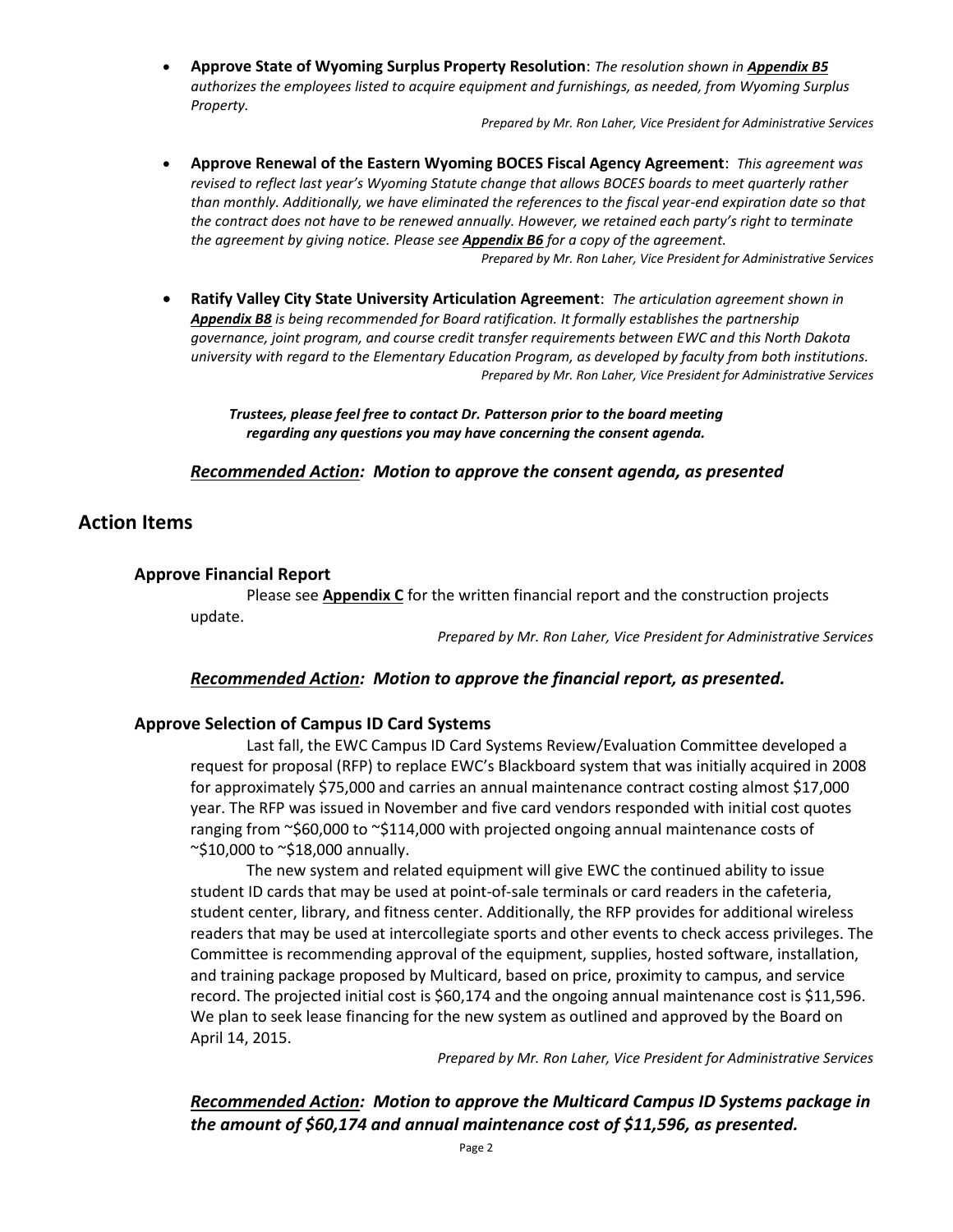# **Action Regarding Ag Facility Construction**

EWC Foundation members met on January 27 and approved a motion to recommend to the EWC Board of Trustees that they consider deferring the construction of the proposed Ag facility until 2017. The Foundation is over halfway toward raising the funds needed for the project and the extra time will allow the College to fully assess and develop strategic plans with regard to Ag programming that may be used to fuel and optimize further fundraising efforts. Administration concurs. The Board approved the following motion at their December meeting: *"with the Board's current understanding of the project directs the administration to proceed with the planning and construction of the Agricultural building using available resources from the College, the general obligation bond, and the EWC Foundation."* We request that the Board consider this recommendation and affirm the desired construction timeframe so that administration may make plans accordingly.

*Prepared by Mr. Ron Laher, Vice President of Administrative Services*

# *Recommended Action:*

# **INFORMATION ITEMS**

# **Institutional Development Update**:

Holly Lara will provide an update concerning Sagebrush and Roses and presentation made to the Lion's Club.

John Hansen will provide an update on visitation with Douglas Advisory Council and Memorial Hospital of Converse County.

*Prepared by Mr. John Hansen, Director of Institutional Development*

# **Staff Alliance Update**:

The EWC Faculty and Staff Fitness Challenge is officially underway! The challenge began on January 18th and will conclude on Sunday, March 20th. We have 11 teams competing in this eight week challenge completing anywhere from 150 to 270 minutes a week per person. The feedback from the previous challenge has been very positive and subsequently caused the alliance to sponsor another challenge. In addition to the challenge, the alliance is working on creating a social activity for alliance members in the spring.

The Staff Alliance understands the seriousness of the College's budget situation and the difficult decisions ahead.While these decisions may affect individuals and their positions, we ask that these decisions not be taken lightly, evaluated fairly and equitably, as well as ultimately serve the best interest of the institution and the utilization of resources

*Prepared by Ms. Mai Lee Olsen, Staff Alliance President*

#### **Student Services Update**:

Please see **Appendix D** for the Student Services update.

*Prepared by Dr. Rex Cogdill, Vice President for Student Services*

# **Academic Services Update**:

Please see **Appendix E** for the Academic Services update.

*Prepared by Dr. Michelle Landa, Vice President for Academic Services*

o **Outcomes Assessment Report**: John Cline, Outcomes Assessment Coordinator will present the report and answer questions. *The report has been included with your packet under separate cover*.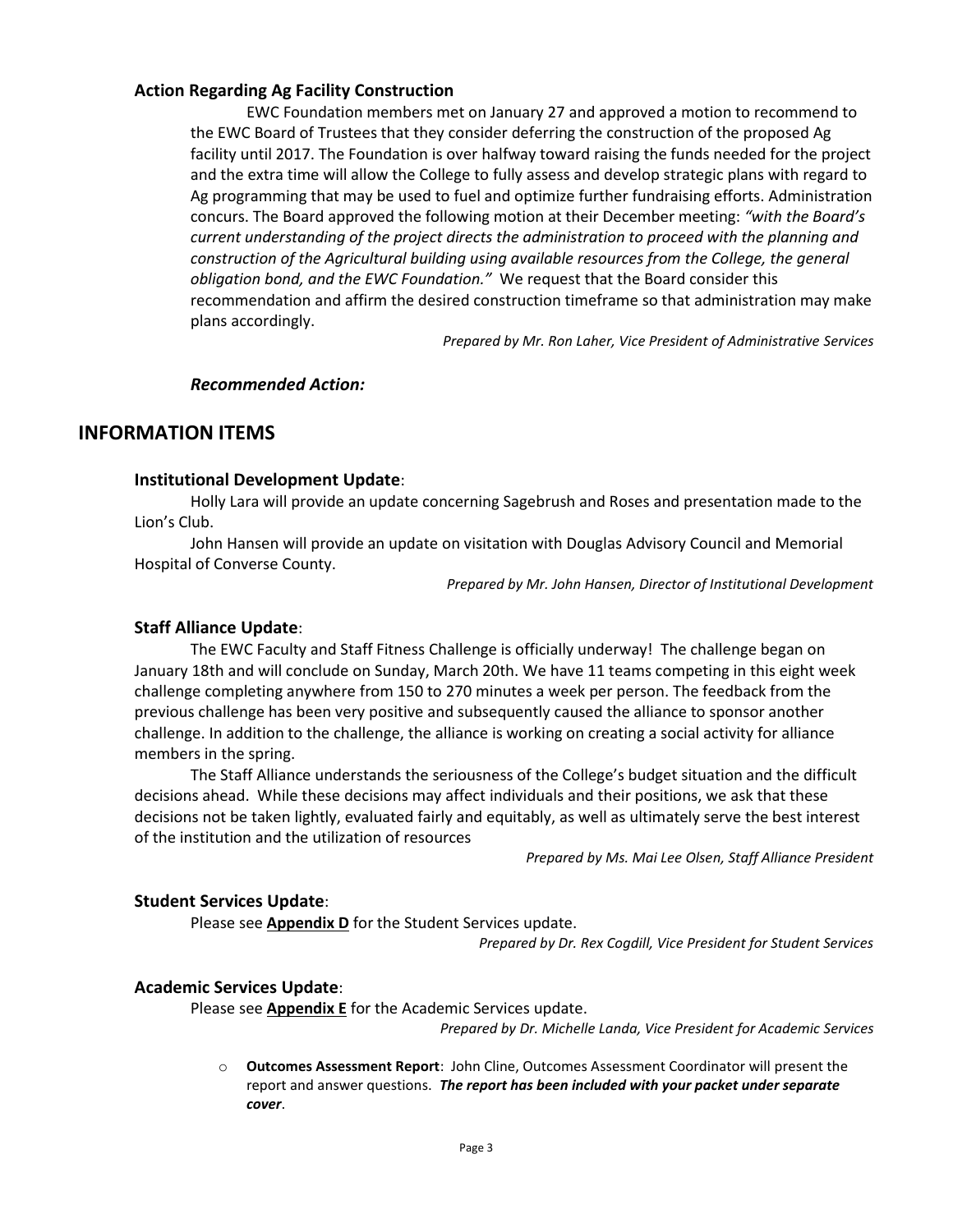o **Enrollment Reports**: Please see **Appendix F** for the Torrington and Douglas Campus enrollments for Day 1 and Day 10 of Spring 2016.

# **Faculty Senate Update**:

The EWC Faculty Senate is currently working on drafting a position statement reflecting the faculty's desires for the structure and selection of division chairs. The document is expected to be submitted to administration for consideration in the near future.

At our January 28<sup>th</sup> meeting and prior multiple faculty members and senate representatives expressed great concern over cuts to instructional personnel that have already taken place and may take place in the near future. The faculty and the faculty senate expressed a desire for the college to value employee longevity and continuity, as this drives program growth and development which benefits the whole collegiate environment.

*Prepared by Mr. Michael DeMers, Faculty Senate Vice President*

# **Trustee Topics**

- **REMINDER:** WACCT Leadership Awards and Legislative Reception, February 18, 2016
- **March 17, 2016** Career and Technical Education Center Ground Breaking, 2:00 p.m.
- **Joint Retreat with Foundation Board**
	- a. **Possible dates** April 14 & 15 or April 28 & 29
	- b. **Location**: Casper or local venue

# **Executive Session – Litigation**

*Recommended Action: Motion to approve adjourning to executive session to discuss litigation.*

**Adjournment**